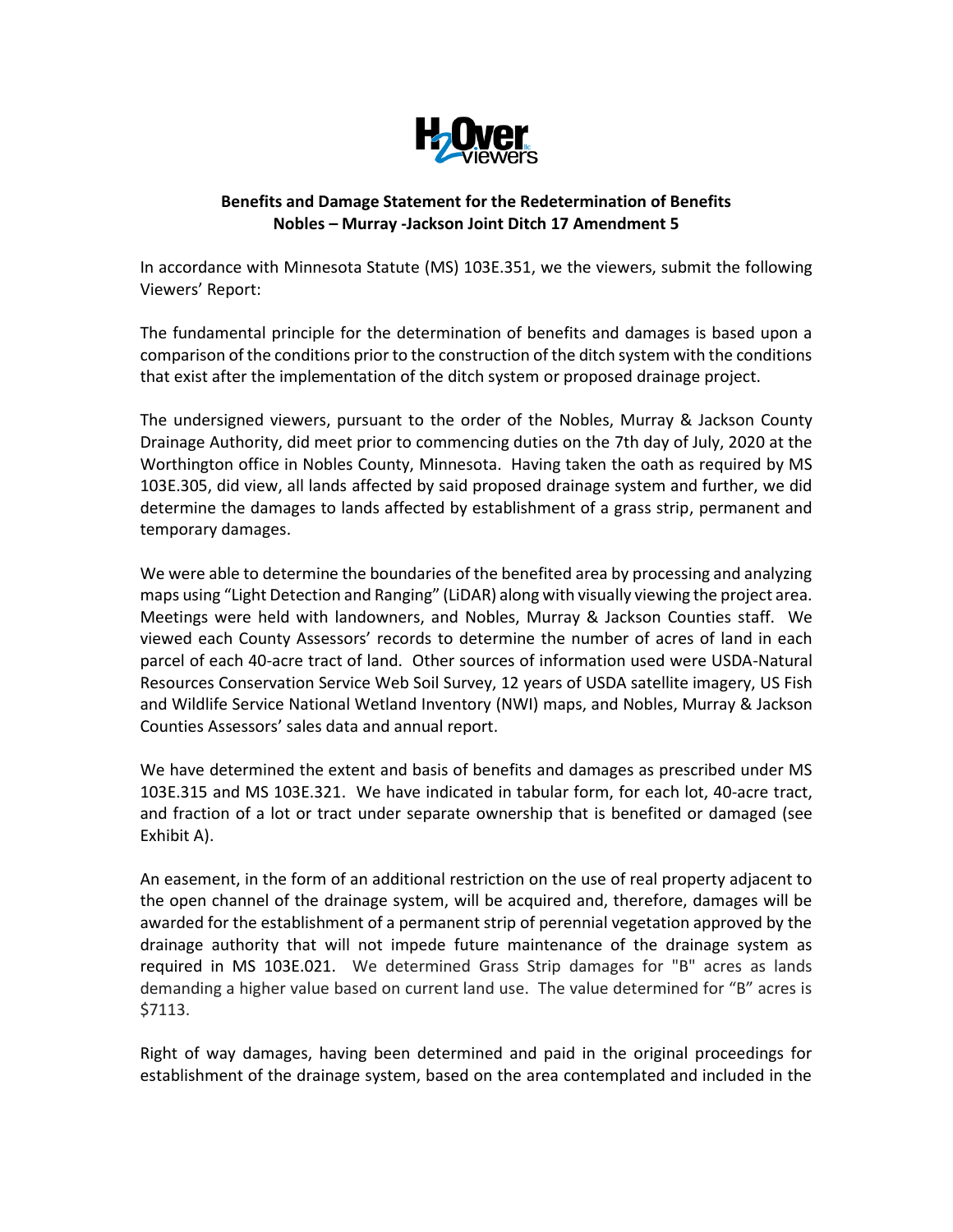proceeding for the establishment or subsequent improvement of the drainage system, were not considered.

We have determined the following direct drainage benefits and indirect (outlet) benefits on and related to the redetermination of benefits for Nobles – Murray -Jackson JD 17. Benefits were determined based on the drainage system operating in its as constructed condition.

#### Direct Benefits – Class 1 (Mapped as Red)

Using the direct market value approach, giving consideration for the lands' geographic location in the watershed, location relative to the outlet, proximity to the ditch bottom elevation, soil types, as well as analyzing direct sales data for competitive properties in the marketplace, we determined the existing market values of land in an unimproved condition as well as in an improved condition. Though this description may not describe your lands exactly, your lands fell broadly under this category.

Class 1 lands, prior to the existence of the drainage system, had a value range of \$1478 to \$1,634 per acre. They consisted mostly of lowlands that may have been farmed, but not without substantial risk. With the establishment of adequate drainage to these lands, the production value and/or market value has increased. These lands consist of soils that benefit greatly from good drainage. These lands are now more suitable for intense crop production.

The viewers have determined based on these values, along with allowances for private improvement costs, that Nobles – Murray -Jackson JD 17 provides for an increased market value/benefit to agricultural/cropland acres in Class 1 by the rate of \$3,816 per acre.

### Direct Benefits – Class 2 (Mapped as Yellow)

Using the direct market value approach, giving consideration for the lands' geographic location in the watershed, location relative to the outlet, proximity to the ditch bottom elevation, soil types, as well as analyzing direct sales data for competitive properties in the marketplace, we determined the existing market values of land in an unimproved condition as well as in an improved condition. Though this description may not describe your lands exactly, your lands fell broadly under this category.

Class 2 lands, prior to the existence of the drainage system, had a value range of \$3,802 to \$4,202 per acre. Although some row crops were grown in this land class, it was not without substantial risk of loss to the grower. Now that adequate drainage has been established through these lands, the production value and/or market value has increased. These lands typically consist of soils that benefit from good drainage to increase crop production.

The viewers have determined based on these values, along with allowances for private improvement costs, that Nobles – Murray -Jackson JD 17 provides for an increased market value/benefit to agricultural/cropland acres in Class 2 by the rate of \$3,151 per acre.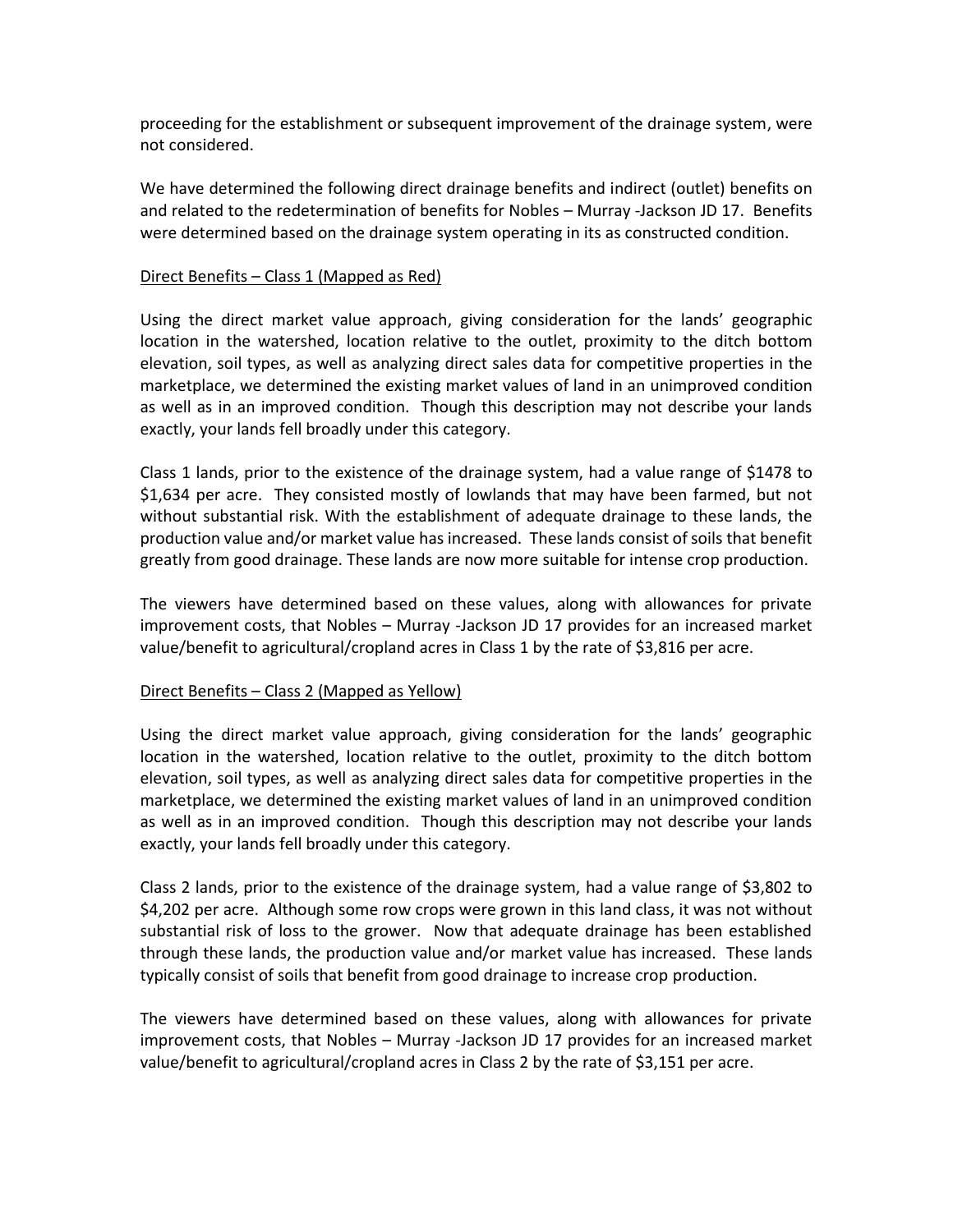## Direct Benefits – Class 3 (Mapped as Green)

Using the direct market value approach, giving consideration for the lands' geographic location in the watershed, location relative to the outlet, proximity to the ditch bottom elevation, soil types, as well as analyzing direct sales data for competitive properties in the marketplace, we determined the existing market values of land in an unimproved condition as well as in an improved condition. Though this description may not describe your lands exactly, your lands fell broadly under this category.

Class 3 lands, prior to the existence of the drainage system, had a value range of \$6,637 to \$7,335 per acre. These lands were mostly utilized for the production of row crops, although over saturation of the soil and surrounding lands did not allow for these lands to realize their full production potential. Now that the drainage system has been established, the land is able to utilize the system as an outlet to drainage tile systems and increased the production potential. As a result, the production value and/or market value has increased.

The viewers have determined based on these values, along with allowances for private improvement costs, that Nobles – Murray -Jackson JD 17 provides for an increased market value/benefit to agricultural/cropland acres in Class 3 by the rate of \$1,478 per acre.

## Indirect Benefits – Class 4 (Mapped as Blue)

Class 4 lands are lands which have not had an increase in market value after the construction of the drainage system. However, they have been altered from their pre-settlement state in such a manner that they are now tilled and farmed. As a result, they burden the drainage system's capacity, thus increasing a sediment load and causing a need for increased maintenance. Taking into consideration the percentage of Class 4 acres in the watershed, regular ditch maintenance, and sediment loading, we determined the rate per acre that Nobles – Murray -Jackson JD 17 provides as an outlet or contribution benefit to these lands. Though this description may not describe your lands exactly, your lands fell broadly under this category. The viewers have determined the Class 4 outlet benefit rate to be \$443 per acre.

Example of how benefits were calculated:

| Production and/or Market Value Before Project: | \$1,000 |
|------------------------------------------------|---------|
| Production and/or Market Value After Project:  | \$3,000 |
| Increase in Production and/or Market Value:    | \$2,000 |
| Less Private Improvement Costs:                | \$1,000 |
| Net Benefits:                                  | \$1,000 |

# Road Benefits

The viewers have determined outlet as well as reduced maintenance cost benefits for all State, County, and Township roads located within the boundary of Nobles – Murray -Jackson JD 17 at a rate of \$2,521 per acre.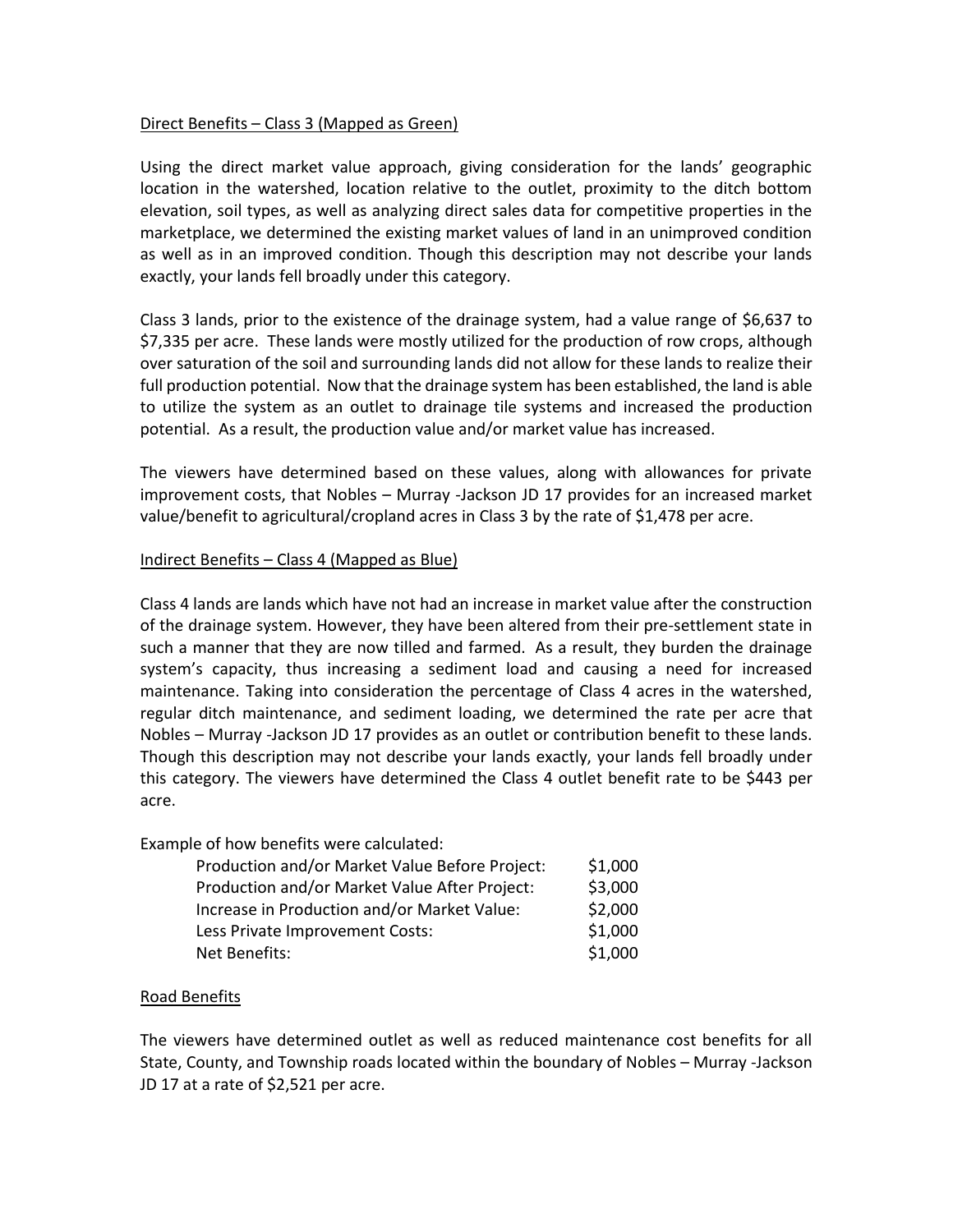## Residential Land Benefits

Outlet benefits were applied to residential lands within the watershed of Nobles – Murray - Jackson JD 17. The outlet benefit was calculated based on runoff burden to the drainage system and use of the drainage system as an outlet. The viewers have determined the outlet benefits for residential lands at the rate of \$177 per acre. Urban Residential lands are valued at the rate of \$355 per acre.

### Woodlot Benefits

Benefits were applied to woodlot lands within the watershed of Nobles – Murray -Jackson JD 17. These lands receive a benefit because the ditch conveys their water burden away from adjacent landowners and adds to the need for system capacity and system maintenance. The viewers have determined the benefit for woodlot lands at the rate of \$160 per acre.

### Benefit Variables

Based on criteria used to determine the likelihood of future improvements, each sub catchment within the watershed of the public drainage system has been given a grade of its as constructed condition relative to its ability to utilize the public drainage system efficiently. This grading system varies the benefit amount according to aforementioned ability within each sub catchment.

### Non-benefiting Acres

Based on current land use and regulatory restrictions, permanent program restrictions (i.e. RIM or CREP) or other permanent restriction and restoration to pre-settlement landscape conditions or creation of wetland areas, we determined some areas to be non-benefited from the drainage system and restricted from taking future benefit from the drainage system. For example, we determined that lands restored to pre-settlement conditions and permanently restricted from future modification would not drain in any altered manner such that the drainage system would be burdened by the land other than such burden as nature would have provided. Further, for example, nonconverted wetlands that are so restricted from conversion by regulation that conversion is unlikely, were not determined to benefit from the system.

At the completion of our examination, we did sum up the total benefits Nobles – Murray - Jackson JD 17. We found that the total benefits are \$4,716,984.44. Total damages for JD 17 are \$12,163.23. (See Exhibit A for tabular report of benefits.)

We recommend that the Nobles, Murray & Jackson Drainage Authority hold a final hearing on the report and confirm the benefits and damages for Nobles – Murray -Jackson JD 17.

Dated this 20<sup>th</sup> day of April, 2021.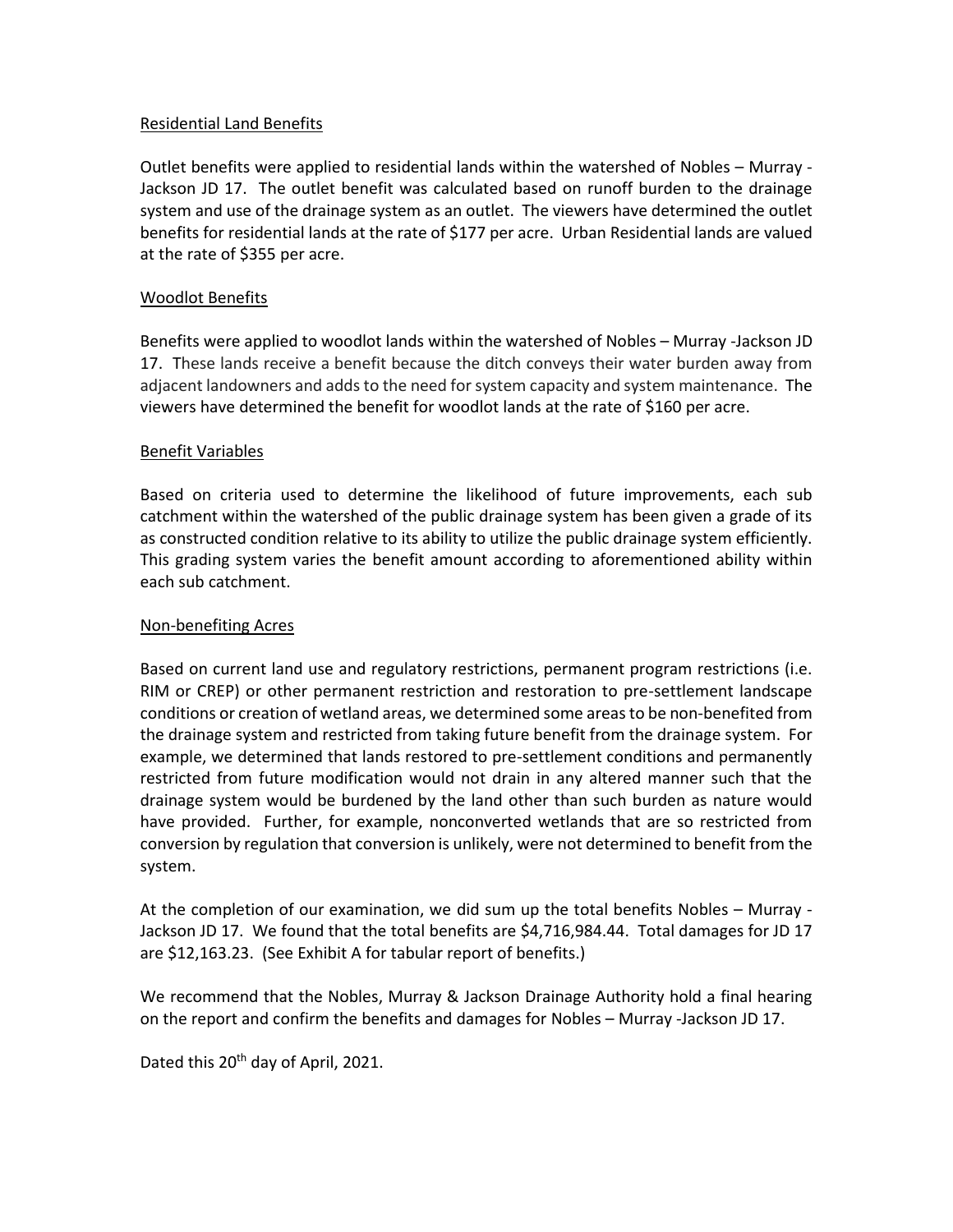[*Signature Page to Follow*]